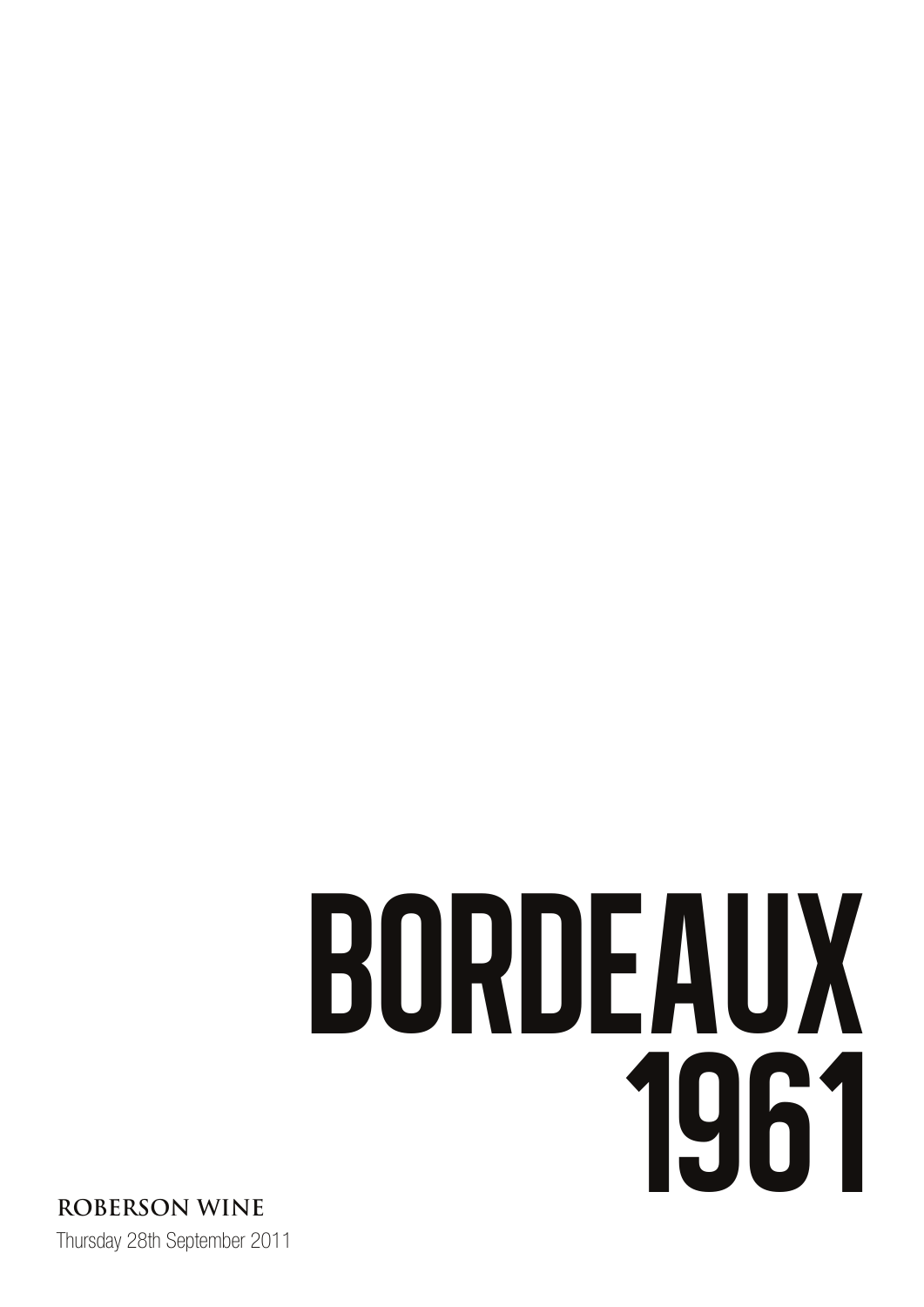### BORDEAUX 1961

## the vintage

#### The vintage

"Vintage of the century" is one of the most abused phrases in Bordeaux wine parlance: no sentence is more likely to have the marketweary wine consumer rolling his or her eyes. But sometimes, just sometimes, the hyperbole is justified and there are a pantheon of truly great vintages that genuinely vie for the crown.

As winter turned to spring in early 1961, many winemakers on the right-bank of Bordeaux were still recovering after the disastrous frosts of 1956. St Emilion and particularly Pomerol had endured widespread replanting and many chateaux were gearing up for what would be one of their first vintages from the very young vines.

Winter had been very wet, but spring began nicely and the mild conditions led to an early flowering in the third week of May. As usual, the early start to the vineyard cycle had bred optimism amongst the Bordelais but this initial positivity was short-lived when a severe frost struck at the end of May, seriously damaging much of the Merlot crop. Surely not another devastating vintage like they had endured just five years previously? Thankfully no - the weather perked up quickly as June progressed and despite the significant reduction in the potential crop, the '61 vintage was back on track.

June was warm and sunny, followed by a similar July that ended with just enough rain to top up the water reserves. This moisture would prove to be crucial, as August developed into a blisteringly hot month that bordered on drought conditions. September was similar and the harvest began later than expected at the end of the month, meaning that the meagre crop had plenty of hang time and the small, concentrated, thick skinned berries were unaffected by rot or any other maladies.

One of the vintages that '61 is often compared to is 1945, but while the two years shared a similar backbone of tannin and acidity, it was clear from the very beginning that '61 had more in the way of plush, up front fruit and charm. What makes this all the more surprising is that the Merlot crop was so small that it barely figured (if at all) in the blends of many top left-bank chateaux - Lafite, Montrose and Domaine du Chevalier for example, are all 100% Cabernet.

Commentators like David Peppercorn and Clive Coates were sure of the '61s quality right from the off. Peppercorn said "I shall always remember the first tastings of 1961s in Bordeaux, because of the remarkably characteristic bouquet which nearly all the wines had from the start. They seemed to possess an extra dimension compared to any other vintage I have seen."

The wines were considered expensive on first release, which is no surprise considering the high quality and tiny crop. It was a vintage that was a financial disaster for many chateaux and the last year that any of the cru classé properties sold their crop sur souche. This system of selling the wines while the fruit is still on the vine is a high risk strategy and in a year when quantities are very low it can mean the chateau owner ends up out of pocket. So it proved in '61, as the release prices for the cru classé wines were sometimes triple that of the 1959 vintage (another superb set of wines) despite the fact that the merchants had taken a large proportion of the volume sur souche at discounted prices. In 1964 when the wines reached London, English bottled cru classés were selling for £1.00 per bottle, chateau bottled second growths for £1.50 and first growths for £3.50. This ratio of 2.33:1 between the first and second growth prices is in contrast to at least 5:1 for the 2010 vintage.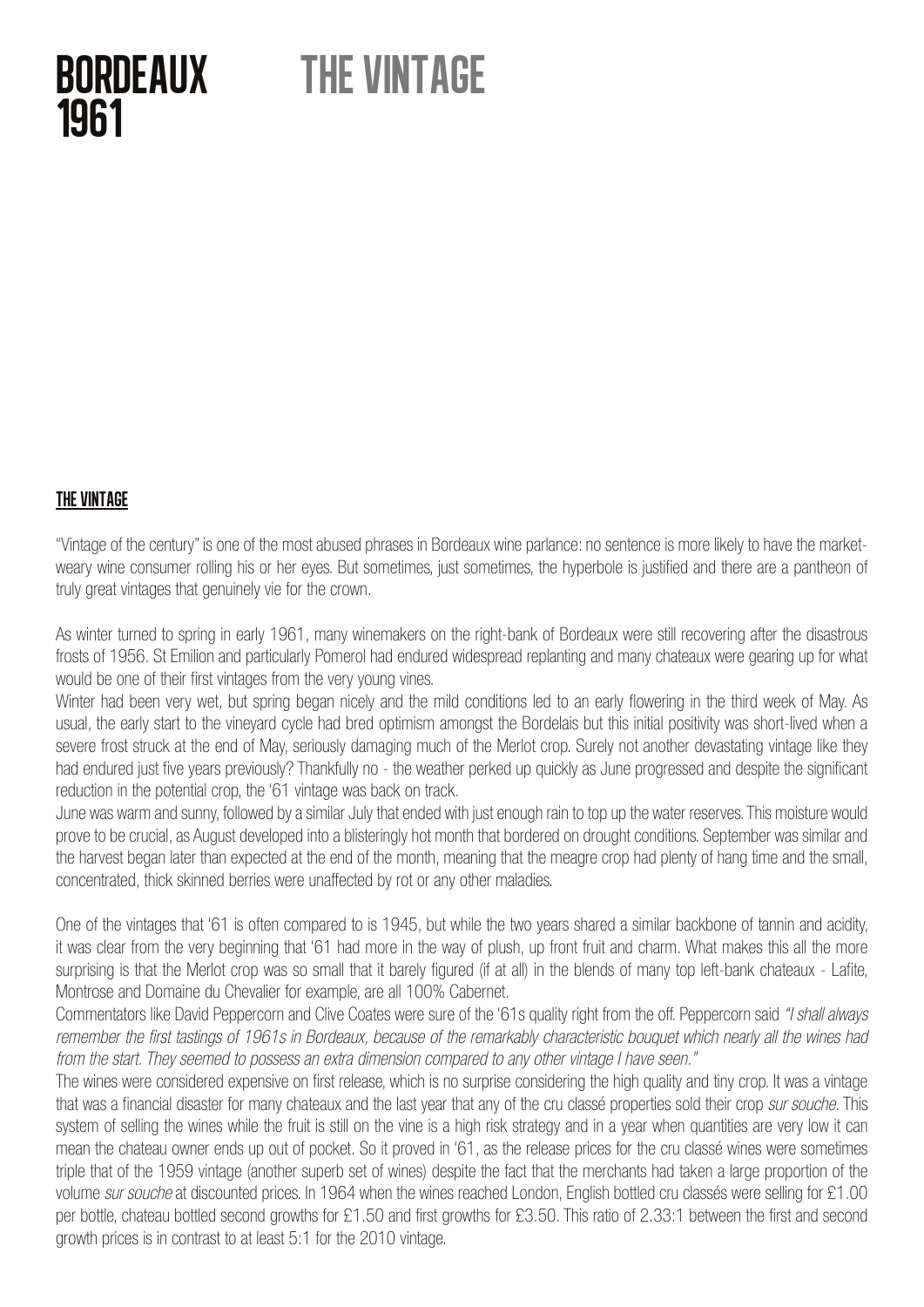BORDEAUX

1961

#### flight One: Satellite appellations

Perched on the hills overlooking Blaye is **Chateau Segonzac**, a property of little repute that today stands at 33ha in size. It was founded back in 1887 by a chap called Jean Dupuy who would go on to be the Minister of Agriculture - a big job in a country like France! Since 2000 it has been owned by a Swiss family, the Herter-Marmets. They are very keen on a modern approach to winemaking, even producing a wine called LibertIR which uses the spinning cone technique to remove part of the alcohol, finally coming in a 6.5% ABV. It is difficult to say what the standing of the property was like back in '61, but the fact that our bottle is a UK bottling from Christopher & Company of Jermyn St suggests that it was thought good enough to ship by the barrel. Across the river in Moulis is **Chateau Maucaillou**, considered today to be one of the best in the appellation. The property's name

comes from the term Mauvais Cailloux as it was renowned for its poor soils back in the day. It stands at 68ha in size and has been owned by the Dourthe family since 1929, although 1961 was the year that Roger Dourthe took over and expanded the size of the property significantly. He also shifted the headquarters of the family firm to Maucaillou. A decent wine, if nothing more, it is considered to be a good value source although the wines don't have the ageing potential of Chasse-Spleen or Poujeaux.

|      | Vintage Producer   | <b>Appellation</b> | Region            | Available | <b>Price</b> |
|------|--------------------|--------------------|-------------------|-----------|--------------|
| 1961 | Château Segonzac   | Blaye              | Bordeaux (France) | Btl       | n/a          |
|      |                    |                    |                   |           |              |
|      |                    |                    |                   |           |              |
|      |                    |                    |                   |           |              |
|      |                    |                    |                   |           |              |
| 1961 | Château Maucaillou | <b>Moulis</b>      | Bordeaux (France) | Btl       | n/a          |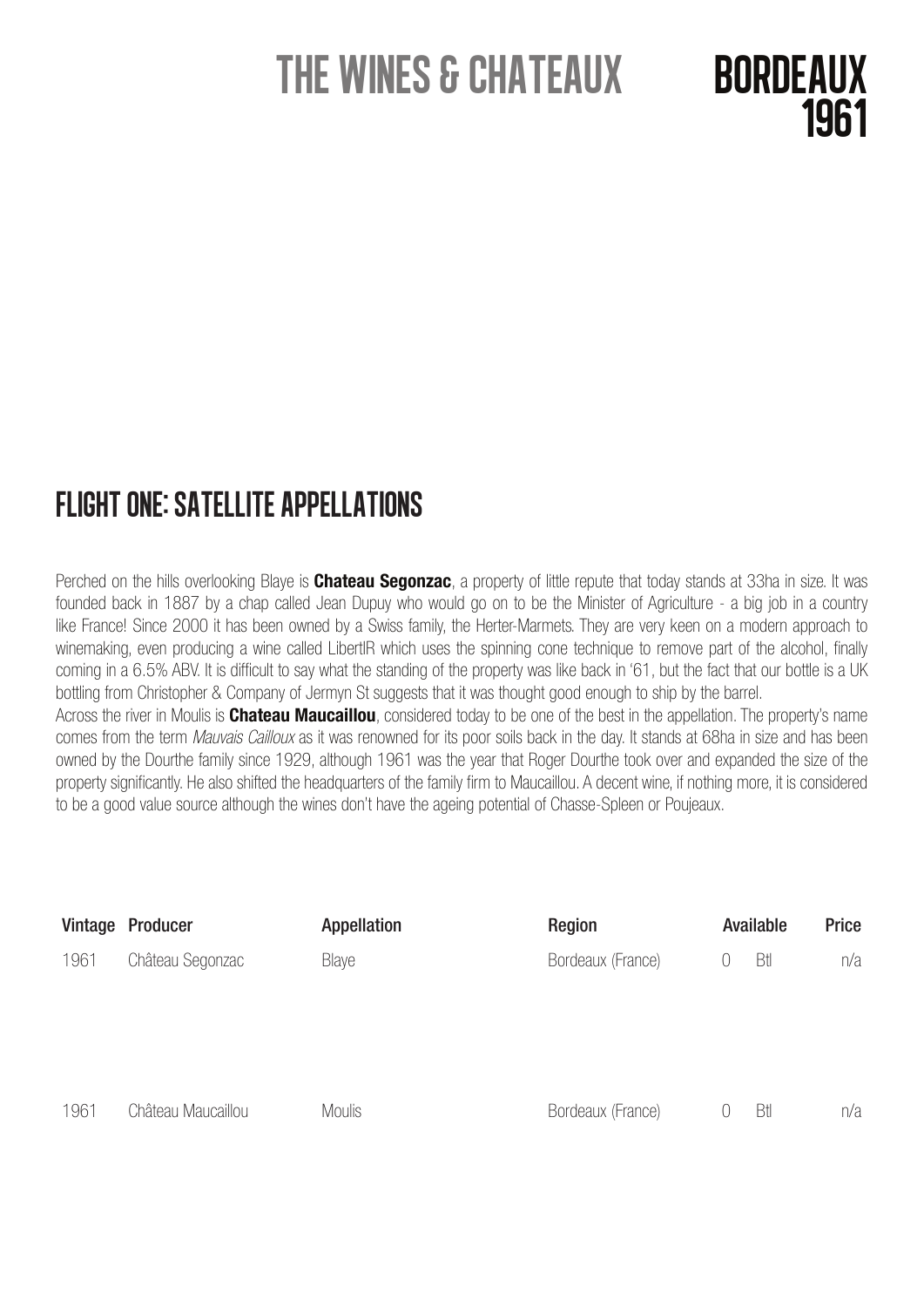#### flight TWO: MEDOC

BORDEAUX

1961

None of these three properties need much introduction, with **Kirwan** a 3rd growth, **Lafon-Rochet** a 4th and **du Tertre** a 5th growth cru classé. Kirwan is one of a number of Bordeaux properties with a name displaying an Irish connection, bestowed on it when an Irish merchant owned the estate in the 18th century. He got the 'chop' in 1792, but the property kept his name. Unusually, Kirwan had a better reputation in years gone by and at the time of the Haut-Medoc classification it was considered the best of the third growths. It was taken over by the negociant firm Schroder & Schyler in 1925 and they refused to begin Chateau bottling until 1967, so tonight's wine was bottled at their HQ in the town of Bordeaux. In the case of Lafon-Rochet the wines are significantly better now than they were before Guy Tesseron (who would go on to buy Pontet-Canet) purchased the property in 1959. Guy made much needed investment, but it has been in recent years under the stewardship of his son Michel that both Lafon-Rochet and Pontet-Canet have made big strides.

Despite du Tertre's position as the finest estate around the village of Arsac, its' reputation had slipped into the doldrums following the second world war. It was purchased in 1961 by Philippe Gasqueton of Calon-Segur and he set about restoring the property. Tonight we will taste the first vintage of that owner's tenure - he sold up to Eric Jalgersma (of Giscours) in 1999.

|      | Vintage Producer     | <b>Appellation</b> | <b>Region</b>     |                | Available | Price |
|------|----------------------|--------------------|-------------------|----------------|-----------|-------|
| 1961 | Château Lafon-Rochet | St Estephe         | Bordeaux (France) | $\bigcirc$     | Btl       | n/a   |
| 1961 | Château Kirwan       | Margaux            | Bordeaux (France) | $\bigcirc$     | Btl       | n/a   |
| 1961 | Château du Tertre    | Margaux            | Bordeaux (France) | $\overline{0}$ | Btl       | n/a   |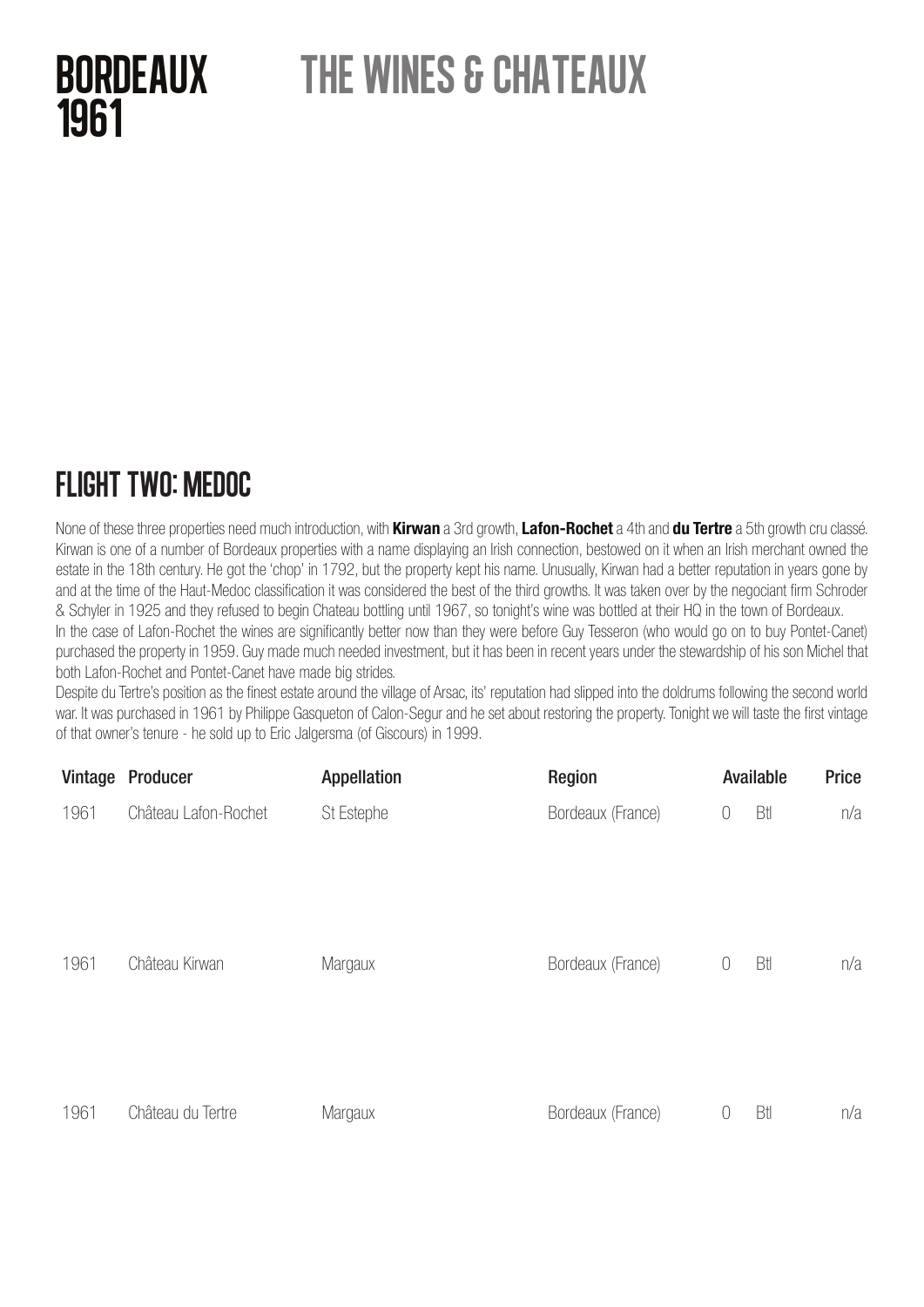**BORDEAUX** 

1961

#### flight Three: st emilion

As previously mentioned, many St Emilion properties were still getting over the '56 frost by the time the 1961 vintage hoved into view. The tiny 1.3ha property of Clos St Martin is a difficult one to find much information about, but it is owned today as it was in 1961 (and actually back to 1850) by the Reiffers family. Nowadays it is something of a Parker favourite, with Michel Rolland calling the shots and big point score for their recent vintages.

The two Beausejour properties were one until 1869, when the Duffau-Lagarrosse family sold off the portion that has been known as **Beausejour-Becot** since 1969. Between those dates it was called simply Beausejour, and the wines were deemed good enough that it was classified as one of the 12 premier grand crus of St Emilion in 1955. Over the road at **Beausejour-Duffau-Lagarrosse** the vineyards have always been considered to be in an excellent location but never quite fulfilled their promise - with the exception of the much lauded 1990 vintage. Nowadays things are improving, but back in 1961 it was not considered to be as good a property as its' sibling despite being granted the status of premier grand cru.

|      | Vintage Producer                                | <b>Appellation</b> | Region            |            | Available | <b>Price</b> |
|------|-------------------------------------------------|--------------------|-------------------|------------|-----------|--------------|
| 1961 | Clos St Martin                                  | St Emilion         | Bordeaux (France) | $\bigcirc$ | Btl       | n/a          |
| 1961 | Château Beausejour (Becot)                      | St Emilion         | Bordeaux (France) | $\theta$   | Btl       | n/a          |
| 1961 | Château Beausejour-Duffau Lagarrosse St Emilion |                    | Bordeaux (France) | $\theta$   | Btl       | n/a          |